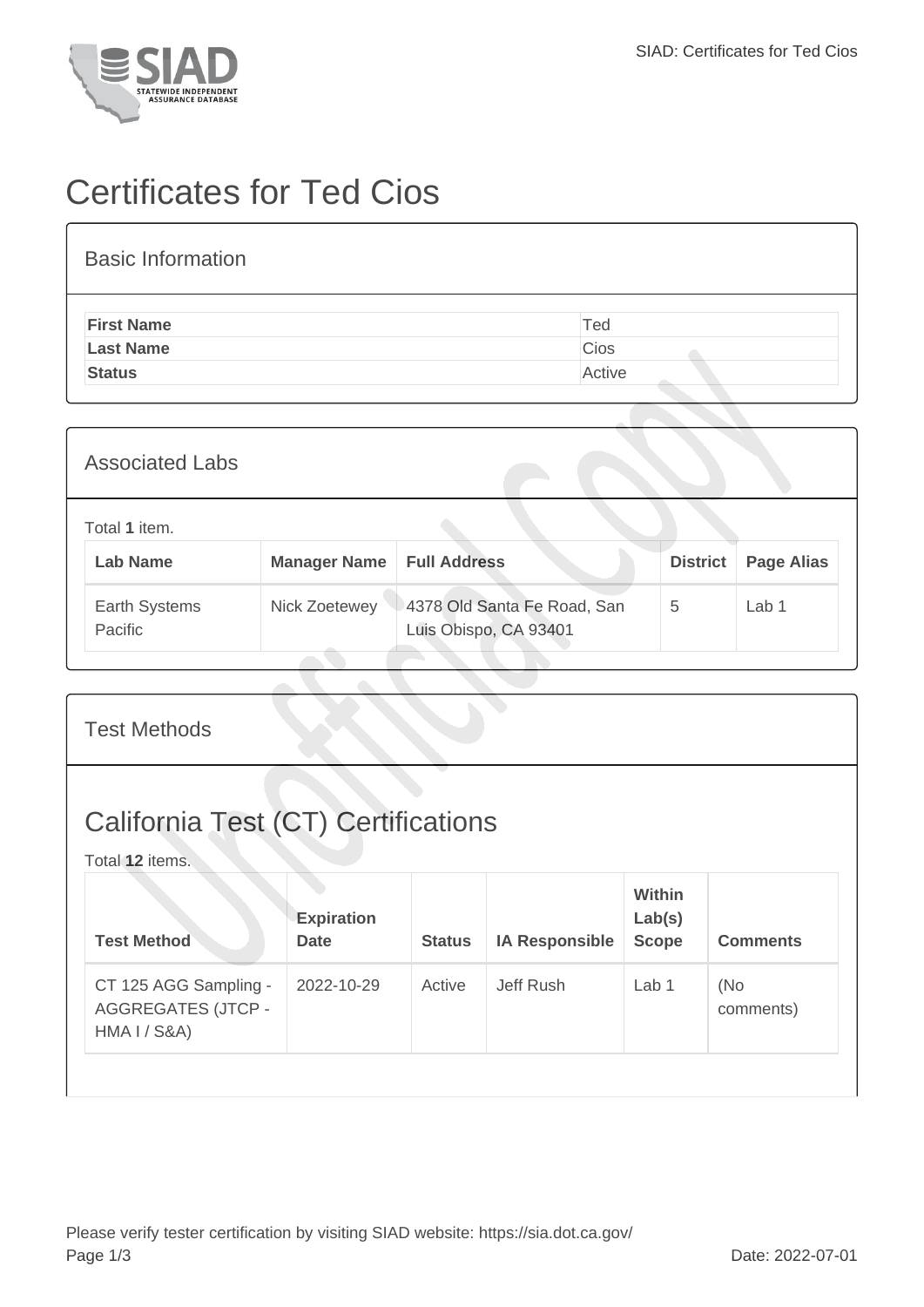

| <b>Test Method</b>                                                    | <b>Expiration</b><br><b>Date</b> | <b>Status</b>         | <b>IA Responsible</b>  | Within<br>Lab(s)<br><b>Scope</b> | <b>Comments</b>  |
|-----------------------------------------------------------------------|----------------------------------|-----------------------|------------------------|----------------------------------|------------------|
| CT 125 HMA Sampling -<br><b>HMA</b>                                   | 2025-05-05                       | Active                | Martiniano Ruiz        | Lab <sub>1</sub>                 | (No<br>comments) |
| CT 231 Relative<br>Compaction - Nuclear<br>Gage                       | 2023-03-17                       | Active                | Martiniano Ruiz        | Lab <sub>1</sub>                 | (No<br>comments) |
| CT 375 AC Density by<br><b>Nuclear Gage</b>                           | 2023-04-08                       | Active<br>$\triangle$ | Martiniano Ruiz        | Lab <sub>1</sub>                 | (No<br>comments) |
| CT 504 Air Content of<br><b>PCC - Pressure Method</b><br>(JTCP - PCC) | 2022-04-22                       | <b>Expired</b>        | <b>Richard Hibbard</b> | Lab <sub>1</sub>                 | (No<br>comments) |
| CT 518 Unit Weight -<br>PCC (JTCP - PCC)                              | 2022-04-22                       | <b>Expired</b>        | <b>Richard Hibbard</b> | Lab <sub>1</sub>                 | (No<br>comments) |
| CT 533 Ball Penetration<br>- PCC                                      | 2021-10-29                       | <b>Expired</b>        | <b>Jeff Rush</b>       | Lab <sub>1</sub>                 | (No<br>comments) |
| CT 539 Sampling Fresh<br>Concrete (JTCP - PCC)                        | 2022-04-22                       | Expired               | <b>Richard Hibbard</b> | Lab <sub>1</sub>                 | (No<br>comments) |
| CT 540 Making<br>Cylinders - PCC (JTCP -<br>PCC)                      | 2022-04-22                       | <b>Expired</b>        | <b>Richard Hibbard</b> | Lab <sub>1</sub>                 | (No<br>comments) |
| CT 543 Air Content of<br>PCC - Volumetric<br>Method (JTCP - PCC)      | 2022-04-22                       | <b>Expired</b>        | <b>Richard Hibbard</b> | Lab <sub>1</sub>                 | (No<br>comments) |
| CT 556 Slump - PCC<br>(JTCP - PCC)                                    | 2022-04-22                       | <b>Expired</b>        | <b>Richard Hibbard</b> | Lab <sub>1</sub>                 | (No<br>comments) |